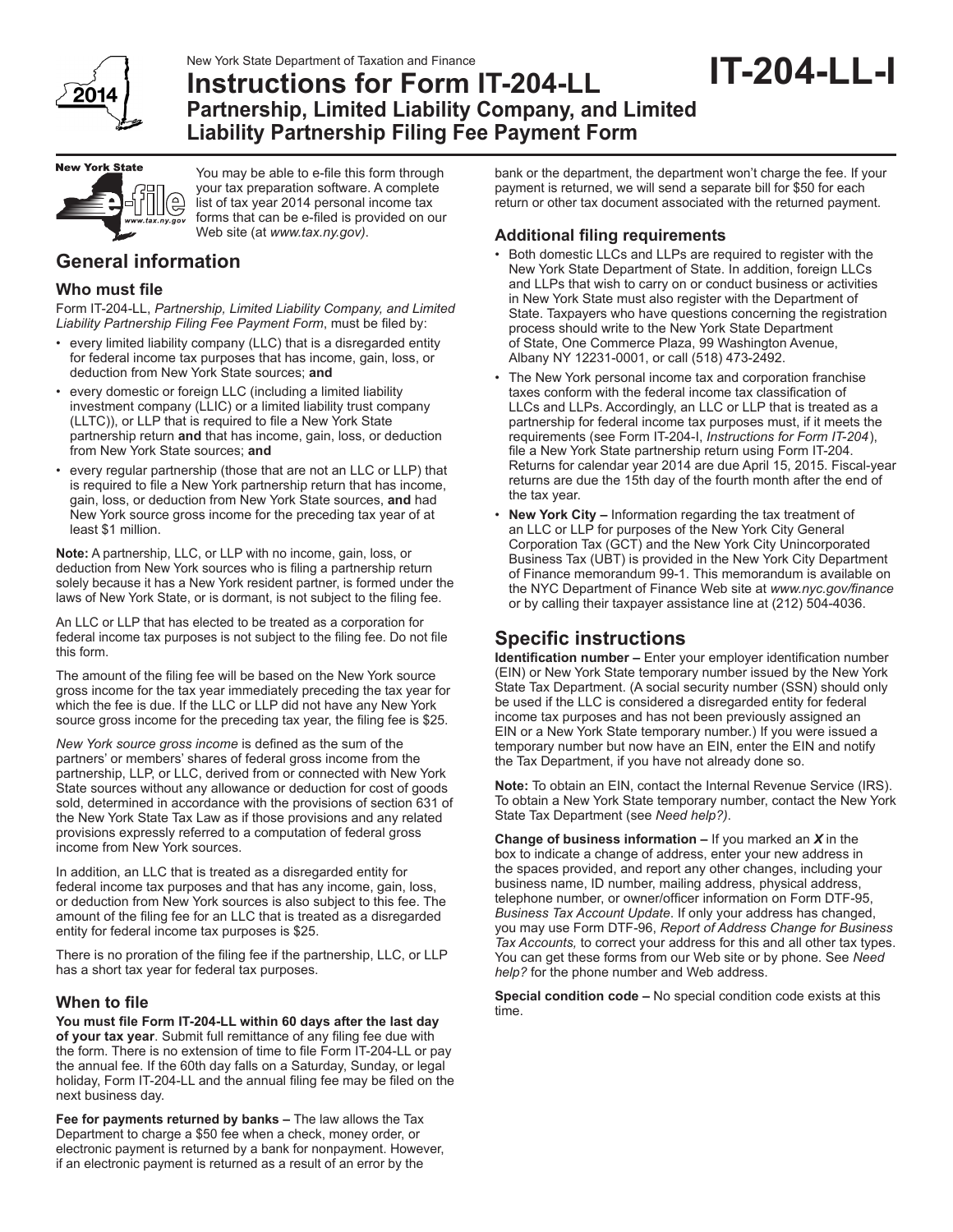#### **Page 2** of 3 **IT-204-LL-I** (2014)

#### **Part 1 – General information**

**Amended Form IT-204-LL –** You must file an amended Form IT-204-LL to correct an error on your previously filed Form IT-204-LL or to report changes. Mark an *X* in this box if you are amending Form IT-204-LL. Submit with Form IT-204-LL an explanation of the error or changes. If you receive an assessment from the Tax Department, do not file an amended form to protest the assessment. Follow the instructions you received with the assessment.

**Refund –** Mark an *X* in this box to request a refund of any overpayment resulting from your amended Form IT-204-LL. You must submit a written request. You must file refund requests within three years from the date you filed your form, or two years from the date you paid the fee, whichever is later.

**Final Form IT-204-LL –** Mark an *X* in this box if this is your final Form IT-204-LL. If the LLC or LLP is registered with the Department of State, contact them at (518) 474-4750 to terminate the registration.

**Line 1 –** Income from New York State sources includes:

- 1) income attributable to the ownership of any interest in real property (including all or a portion of the gain or loss from the sale or exchange of an interest in an entity if the entity owns real property in New York State and the real property has a fair market value that equals or exceeds 50% of the fair market value of the assets the entity has owned for at least two years as of the date of the sale or exchange; for additional information, see TSB-M-09(5)I, *Amendment to the Definition of New York Source Income of a Nonresident Individual)*; or tangible personal property located in New York State, and intangible personal property to the extent that it is used in a business, trade, profession, or occupation carried on in New York State; and
- 2) income attributable to a business, trade, profession, or occupation carried on in New York State; and
- 3) any gain from the sale, transfer, or other disposition of shares of stock in a cooperative housing corporation in connection with the grant or transfer of a proprietary leasehold, when the real property comprising the units of such cooperative housing corporation is located in New York State, whether or not connected with a business.

A partnership carries on a business, trade, profession, or occupation within New York State if (1) it maintains or operates an office, shop, store, warehouse, factory, agency, or other place in New York State where its affairs are systematically and regularly carried on, or (2) it performs a series of acts or transactions in New York State with regularity and continuity for livelihood or profit, as distinguished from isolated or incidental transactions.

**Note:** A partnership, LLC, or LLP that has a net loss derived from New York sources during the tax year must still mark an *X* in the *Yes* box.

**LLCs that are disregarded entities for federal income tax purposes:** Skip Part 2 and continue with Part 3.

## **Part 2 – Partnerships, and LLCs and LLPs treated as partnerships for federal income tax purposes**

**Line 4 –** Use the worksheet on page 3 to compute your modified federal and New York source gross income for tax year 2013.

Enter in column A, the amounts for lines 1 through 13 from applicable federal schedules as instructed.

Enter in column B the portion of column A (if any) that relates to New York sources.

**Tiered partnerships:** Do not include on lines 1 through 13 of the  $\boldsymbol{\Delta}$  worksheet income from any partnership in which you are a partner. The partnership should provide you with an amount to enter on line 14.

If you did not have any New York source gross income for tax year 2013, enter *0* on line 4.

### **Line 5 – NYS filing fee**

**LLC and LLP –** From the table below, find the amount of the New York source gross income reported on line 4 and enter the corresponding amount of the NYS filing fee on line 5. If you entered *0* on line 4, enter *25* on line 5.

| LLC and LLP filing fee table                                      |                       |                                       |  |  |
|-------------------------------------------------------------------|-----------------------|---------------------------------------|--|--|
|                                                                   |                       |                                       |  |  |
| If the New York source<br>gross income on<br>line 4 is more than: | but not<br>more than: | <b>LLC/LLP</b><br>enter on<br>line 5: |  |  |
| \$<br>0 \$                                                        | 100.000               | 25                                    |  |  |
|                                                                   | 250,000               | 50                                    |  |  |
| 250,000                                                           | $500,000$             | 175                                   |  |  |
| $500,000$                                                         |                       | 500                                   |  |  |
|                                                                   |                       | 1,500                                 |  |  |
|                                                                   | 25,000,000            | 3.000                                 |  |  |
|                                                                   |                       | 4.500                                 |  |  |

**Regular partnership –** From the table below, find the amount of the New York source gross income reported on line 4 and enter the corresponding amount of the NYS filing fee on line 5. If the amount entered on line 4 is less than \$1,000,000, or the partnership had no New York source gross income, no New York State filing fee is due. **Do not** file this form.

|                                                                   | Regular partnership filing fee table |                                               |
|-------------------------------------------------------------------|--------------------------------------|-----------------------------------------------|
| If the New York source<br>gross income on<br>$line 4$ is:         |                                      | Regular<br>partnership<br>enter on<br>line 5: |
|                                                                   |                                      | 500                                           |
| If the New York source<br>gross income on<br>line 4 is more than: | but not<br>more than:                | enter on<br>line 5:                           |
| 25.000.000                                                        |                                      | 1.500<br>3,000<br>4.500                       |